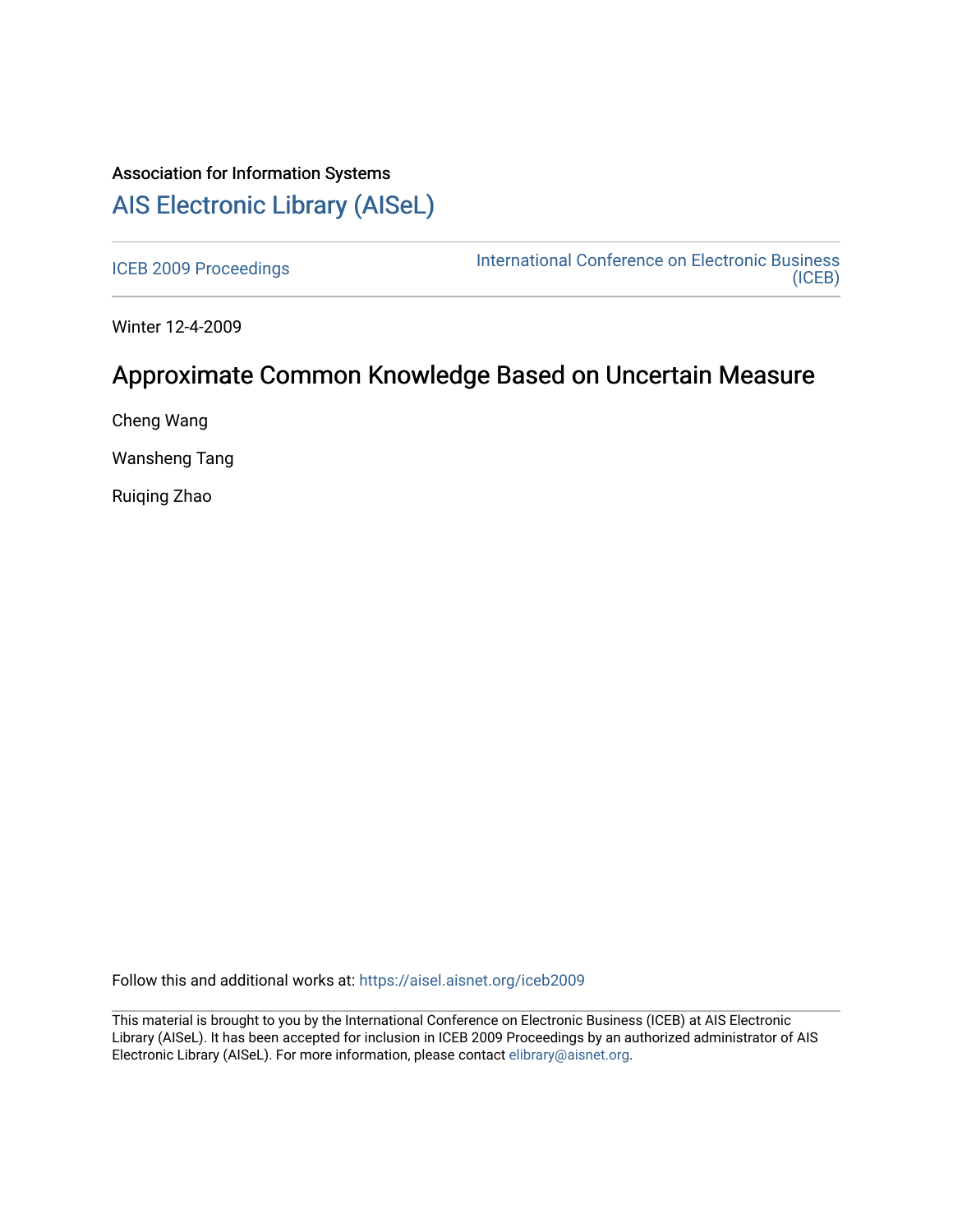# APPROXIMATE COMMON KNOWLEDGE BASED ON UNCERTAIN MEASURE

Cheng Wang Wansheng Tang<sup>∗</sup> Ruiqing Zhao

*Institute of Systems Engineering, Tianjin University, Tianjin 300072, China chengwang@tju.edu.cn tang@tju.edu.cn zhao@tju.edu.cn*

## Abstract

This paper studies that how an uncertain event can be outlined as an approximate common knowledge. By replacing "know" with "know with certainty  $\alpha$ " in standard definitions of common knowledge, approximate common knowledge with some certainty, defined iteratively and mutually, iteratively known and mutually known with some certainty, are explored. Examples are constructed to show that an event which is not common knowledge can be analyzed as an approximate common knowledge with some certainty. An application in the principal-agent model is investigated to show that approximate common knowledge based on uncertain measure can be applied to improve the behavior of an economic model.

Keywords: Common knowledge; Iteratively known; Mutually known; Uncertain event; Uncertain measure; Principal-agent model

## 1 Introduction

Common knowledge is of some interest in areas such as game theory [\[3,](#page-8-0) [12\]](#page-8-0) and the economics of information [\[4\]](#page-8-0), where people's beliefs about each other's beliefs are of importance. Lewis [\[5\]](#page-8-0) gave a definition of common knowledge that an event is common knowledge if everyone knows it, everyone knows that everyone knows it, and so on. Common knowledge can also be defined iteratively [\[1\]](#page-8-0): "Suppose that there are two players, 1 and 2. When we say that an event is common knowledge, we mean more than just that both 1 and 2 know it; we also require that 1 knows that 2 knows it, 2 knows that 1 knows it, 1 knows that 2 knows that 1 knows it, and so on."

Since strict common knowledge is almost impossible, Monderer and Samet [\[8\]](#page-8-0) considered a method to approximate common knowledge by common belief. Morris [\[9\]](#page-8-0) replaced "knowledge" by "belief with probability  $p$ " in standard definitions of common knowledge and demonstrated the difference between this approximate common knowledge and common knowledge when there are two players. Approximate common knowledge was also studied by many researchers, such as Brandenburger and

<sup>∗</sup>Corresponding author. Tel: +86 02281333521. E-mail address: tang@tju.edu.cn (W. Tang).

Dekel [\[2\]](#page-8-0) and Morris and Shin [\[10\]](#page-8-0). However, those literatures mentioned above featured approximate common knowledge in probabilistic terms. By contrast, a nonprobabilistic model is developed in this paper.

In many situations, for events which are static not stochastic, players may not have full information about them because of lacking the ability to observe. Therefore, they may have different knowledge about them. For instance, consider the wealth of Bill Gates at this moment. It is difficult for us to form common knowledge about his true wealth. Someone may think "his wealth is greater than \$3 billion", while others consider that "it is greater than \$2 billion". But we all know that "Bill is wealthy", which is vague but an approximate common knowledge with high certainty. In a principal-agent model [\[4\]](#page-8-0), the type of an agent, such as the efficiency of a firm or the ability of a labor, is assumed as the agent's private value. Since these notions are vague, the agents can't know them exactly, and the principal can't be in sheer ignorance of the matter. Thus it's more reasonable to be outlined in an uncertain sense, and then the principal and the agent can form an approximate common knowledge about the value of the agent's type. With this in mind, the principal can design a more effective contract.

Randomness is a basic type of objective uncertainty, while fuzziness is a basic type of subjective uncertainty. Probability theory and credibility theory [\[6\]](#page-8-0) are branches of mathematics for studying the behavior of random phenomena and fuzzy phenomena, respectively. When the uncertainty behaves neither randomness nor fuzziness, uncertain measure was initialized by Liu [\[7\]](#page-8-0) to deal with it. In order to develop a theory of uncertain measure, Liu [\[7\]](#page-8-0) founded an uncertainty theory, which is a branch of mathematics based on normality, monotonicity, selfduality, countable subadditivity, and product measure axioms. This paper studies that how an uncertain event can be analyzed as an approximate common knowledge based on uncertain measure. It is worth to noting that the probability measure and the credibility measure, which are basic concepts under probability theory and credibility theory respectively, are special kinds of uncertain measure. Thus, the main contribution of this paper to these existing literatures is that the approximate common knowledge is outlined in a more general situation.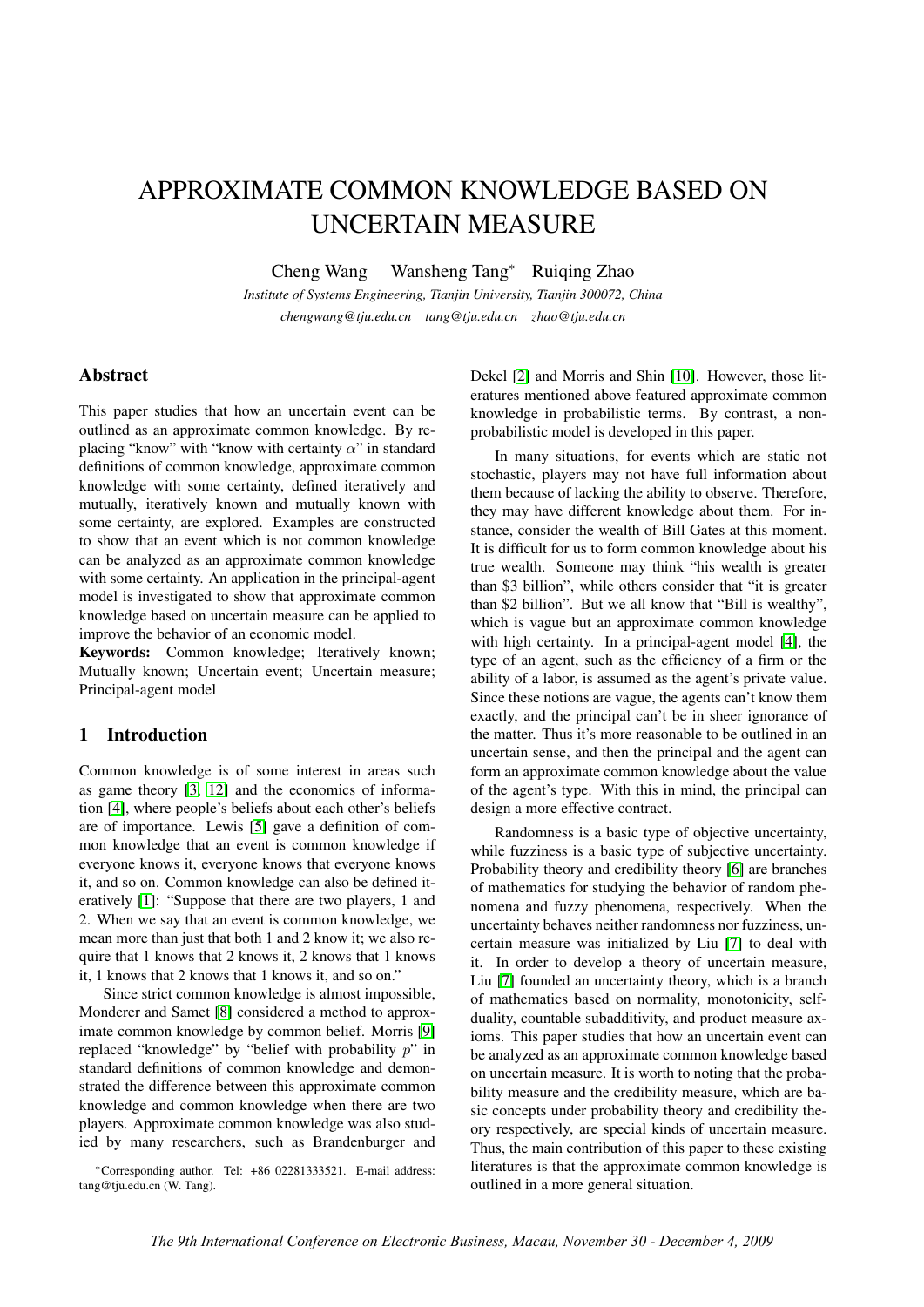<span id="page-2-0"></span>The remain of this paper is organized as follows. In Section 2, the uncertain measure and conditional uncertain measure are introduced. In Section 3, approximate common knowledge with some certainty is defined iteratively and mutually, respectively. Some properties and relations of these definitions are investigated. Examples are constructed to show that an uncertain event, which is not common knowledge, can be analyzed as an approximate common knowledge based on uncertain measure. In Section 4, an application in a principal-agent problem is investigated to show that this approximate common knowledge can be applied to improve the behavior of an economic model when requiring lower certainty. Section 5 makes a conclusion.

### 2 Basic Concepts

Given a universe Γ,  $\mathcal L$  is a  $\sigma$ -algebra over Γ. Each element Λ ∈ L is called an event. An *uncertain measure* M :  $\mathcal{L} \rightarrow [0, 1]$ , is a set function defined on  $\mathcal{L}$ , and it satisfies the following conditions [\[7\]](#page-8-0).

**Axiom 1.** (Normality)  $\mathcal{M}\{\Gamma\} = 1$ .

- **Axiom 2.** (Monotonicity)  $\mathcal{M}\{\Lambda_1\} \leq \mathcal{M}\{\Lambda_2\}$  whenever  $\Lambda_1 \subset \Lambda_2$ .
- **Axiom 3.** (Self-Duality)  $\mathcal{M}\{\Lambda\} + \mathcal{M}\{\Lambda^c\} = 1$  for any event Λ.
- Axiom 4. (Countable Subadditivity) For every countable sequence of events  $\{\Lambda_i\}$ , we have

$$
\mathcal{M}\left\{\bigcup_{i=1}^{\infty}\Lambda_i\right\} \leq \sum_{i=1}^{\infty}\mathcal{M}\{\Lambda_i\}.
$$

The following examples are introduced by Liu [\[7\]](#page-8-0) to illustrate the uncertain measure.

**Example 2.1.** *Let*  $\Gamma = \{\gamma_1, \gamma_2, \gamma_3\}$ *. For this case, there are only 8 events. Define*

$$
\mathcal{M}{\gamma_1} = 0.6, \ \mathcal{M}{\gamma_2} = 0.3, \ \mathcal{M}{\gamma_3} = 0.2,
$$

$$
\mathcal{M}\{\gamma_1, \gamma_2\} = 0.8, \ \mathcal{M}\{\gamma_1, \gamma_3\} = 0.7, \ \mathcal{M}\{\gamma_2, \gamma_3\} = 0.4, \mathcal{M}\{\phi\} = 0, \ \mathcal{M}\{\Gamma\} = 1.
$$

*Then* M *is an uncertain measure because it satisfies the four axioms.*

**Example 2.2.** *Suppose that*  $\lambda(x)$  *is a nonnegative function on* < *satisfying*

$$
\sup_{x \neq y} (\lambda(x) + \lambda(y)) = 1.
$$
 (1)

*Then for any set* Λ *of real numbers, the set function*

$$
\mathcal{M}\{\Lambda\} = \begin{cases} \sup_{x \in \Lambda} \lambda(x), & \text{if } \sup_{x \in \Lambda} \lambda(x) < 0.5 \\ 1 - \sup_{x \in \Lambda^c} \lambda(x), & \text{otherwise} \end{cases} \tag{2}
$$

*is an uncertain measure on*  $\Re$ .

**Example 2.3.** *Suppose*  $\rho(x)$  *is a nonnegative and integrable function on* < *such that*

$$
\int_{\Re} \rho(x) \mathrm{d}x \ge 1.
$$

*Then for any Borel set* Λ *of real numbers, the set function*

$$
\mathcal{M}\{\Lambda\} = \begin{cases} \int_{\Lambda} \rho(x) dx, & \text{if } \int_{\Lambda} \rho(x) dx < 0.5\\ 1 - \int_{\Lambda^c} \rho(x) dx, & \text{if } \int_{\Lambda^c} \rho(x) dx < 0.5\\ 0.5, & \text{otherwise} \end{cases}
$$

*is an uncertain measure on*  $\Re$ .

**Example 2.4.** *Suppose that*  $\lambda(x)$  *is a nonnegative function and* ρ(x) *is a nonnegative and integrable function on* < *such that*

$$
\sup_{x \in \Lambda} \lambda(x) + \int_{\Lambda} \rho(x) dx \ge 0.5
$$

*and/or*

$$
\sup_{x \in \Lambda^c} \lambda(x) + \int_{\Lambda^c} \rho(x) \mathrm{d}x \ge 0.5
$$

*for any Borel set* Λ *of real numbers. Then the set function*

$$
\mathcal{M}\{\Lambda\} = \begin{cases}\n\sup_{x \in \Lambda} \lambda(x) + \int_{\Lambda} \rho(x) dx, \\
\text{if } \sup_{x \in \Lambda} \lambda(x) + \int_{\Lambda} \rho(x) dx < 0.5 \\
1 - \sup_{x \in \Lambda^c} \lambda(x) - \int_{\Lambda^c} \rho(x) dx, \\
\text{if } \sup_{x \in \Lambda^c} \lambda(x) + \int_{\Lambda^c} \rho(x) dx < 0.5 \\
0.5, \\
\text{otherwise}\n\end{cases}
$$

*is an uncertain measure on* <*.*

For any uncertain measure  $M$ , we have the following propositions.

Proposition 2.1. *[\[7\]](#page-8-0) Suppose that* M *is an uncertain measure. Then*

- (1)  $\mathcal{M}\{\phi\} = 0$  *and*  $0 \leq \mathcal{M}\{\Lambda\} \leq 1$  *for any event*  $\Lambda$ *.*
- (2)  $\mathcal{M}\{\Lambda_1\} \vee \mathcal{M}\{\Lambda_2\} \leq \mathcal{M}\{\Lambda_1 \cup \Lambda_2\} \leq \mathcal{M}\{\Lambda_1\} +$  $\mathcal{M}\{\Lambda_2\}$  *for any events*  $\Lambda_1$  *and*  $\Lambda_2$ *.*
- (3)  $\mathcal{M}\{\Lambda_1\}+\mathcal{M}\{\Lambda_2\}-1 \leq \mathcal{M}\{\Lambda_1\cap\Lambda_2\} \leq \mathcal{M}\{\Lambda_1\}\wedge$  $M\{\Lambda_2\}$  *for any events*  $\Lambda_1$  *and*  $\Lambda_2$ *.*

**Proposition 2.2.** [\[7\]](#page-8-0) Let  $\Gamma = \{\gamma_1, \gamma_2, \ldots\}$ *. If* M is an *uncertain measure, then*

$$
\mathcal{M}{\{\gamma_i\}} + \mathcal{M}{\{\gamma_j\}} \le 1 \le \sum_{k=1}^{\infty} \mathcal{M}{\{\gamma_k\}}
$$

*for any* i *and* j*.*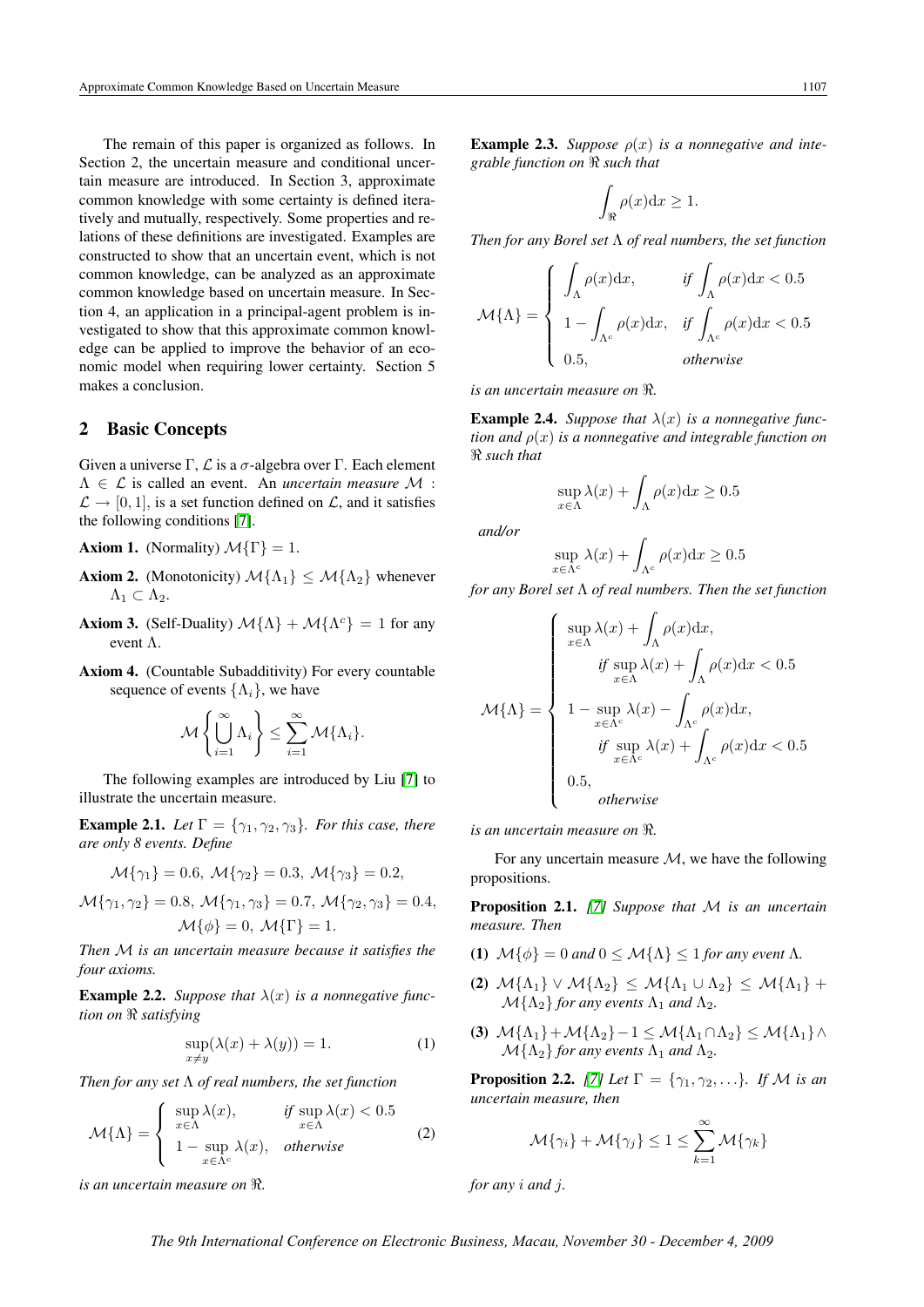<span id="page-3-0"></span>**Definition 2.1.** [\[7\]](#page-8-0) Let  $\Gamma$  be a nonempty set,  $\mathcal{L}$  a  $\sigma$ *algebra over* Γ*, and* M *an uncertain measure. Then the triplet* (Γ,L,M) *is called an uncertainty space.*

Definition 2.2. *[\[7\]](#page-8-0) An uncertain variable is a measurable function* ξ *from an uncertainty space* (Γ,L,M) *to the set of real numbers, i.e., for any Borel set* B *of real numbers, the set*

$$
\{\xi \in B\} = \{\gamma \in \Gamma \mid \xi(\gamma) \in B\}
$$

*is an event.*

**Definition 2.3.** [\[7\]](#page-8-0) The uncertainty distribution  $\Phi : \mathbb{R} \rightarrow$ [0, 1] *of an uncertain variable* ξ *is defined by*

$$
\Phi(x) = \mathcal{M}\{\xi \le x\}.
$$

Definition 2.4. *[\[7\]](#page-8-0) Let* ξ *be an uncertain variable. Then the expected value of* ξ *is defined by*

$$
E[\xi] = \int_0^{+\infty} \mathcal{M}\{\xi \ge r\} dr - \int_{-\infty}^0 \mathcal{M}\{\xi \le r\} dr
$$

*provided that at least one of the two integrals is finite.*

Under an uncertain environment, the certainty of an event A after it has been learned that some other event B has occurred can be measured by *conditional uncertain measure* [\[7\]](#page-8-0), which is defined formally as follows.

Definition 2.5. *[\[7\]](#page-8-0) Let* (Γ,L,M) *be an uncertainty space, and*  $A, B \in \mathcal{L}$ *. Then the conditional uncertain measure of* A *given* B *is defined by*

$$
\mathcal{M}\{A|B\} = \begin{cases} \frac{\mathcal{M}\{A \cap B\}}{\mathcal{M}\{B\}}, & \text{if } \frac{\mathcal{M}\{A \cap B\}}{\mathcal{M}\{B\}} < 0.5 \\ 1 - \frac{\mathcal{M}\{A^c \cap B\}}{\mathcal{M}\{B\}}, & \text{if } \frac{\mathcal{M}\{A^c \cap B\}}{\mathcal{M}\{B\}} < 0.5 \\ 0.5, & \text{otherwise} \end{cases}
$$

*provided that*  $\mathcal{M}{B} > 0$ *.* 

Proposition 2.3. *[\[7\]](#page-8-0) Let* (Γ,L,M) *be an uncertainty* space, and B an event with  $\mathcal{M}{B} > 0$ . Then the con*ditional measure* M{·|B} *is an uncertain measure, and* (Γ,L,M{·|B}) *is an uncertainty space.*

Definition 2.6. *[\[7\]](#page-8-0) Let* ξ *be an uncertain variable on* (Γ,L,M)*. A conditional uncertain variable of* ξ *given* B is a measurable function  $\xi|_B$  from the conditional un*certainty space* (Γ,L,M{·|B}) *to the set of real numbers such that*

 $\xi|_B(\gamma) \equiv \xi(\gamma), \ \forall \gamma \in \Gamma.$ 

Definition 2.7. *[\[7\]](#page-8-0) Let* ξ *be an uncertain variable. Then the conditional expected value of* ξ *given* B *is defined by*

$$
E[\xi|B] = \int_0^{+\infty} \mathcal{M}\{\xi \ge r|B\} dr - \int_{-\infty}^0 \mathcal{M}\{\xi \le r|B\} dr
$$

*provided that at least one of the two integrals is finite.*

## 3 Uncertain Event as an Approximate Common Knowledge

Consider the case that there are two players, 1 and 2. Let Γ be the set of states of the world,  $\mathcal L$  a  $\sigma$ -algebra over Γ. Then each element  $A \in \mathcal{L}$  is referred as an event. An uncertain measure  $\mathcal M$  is defined on  $\mathcal L$  such that for each event A,  $\mathcal{M}{A}$  denotes the certainty that the true state is in A. Then the triplet  $(\Gamma, \mathcal{L}, \mathcal{M})$  is an uncertainty space. Without loss of generality, any state in  $\Gamma$  should be true with a positive certainty, i.e.,  $\mathcal{M}\{\gamma\} > 0$  for each  $\gamma \in \Gamma$ .

#### 3.1 Information partitions and common knowledge

For player  $i \in \{1, 2\}$ , the information structure of his knowledge about the true state of the world is a partition of Γ, denoted by  $\mathcal{Q}_i$ . For any event  $A, B \in \mathcal{Q}_i$ , we have  $A \cap B = \phi$  and  $\cup_{A_i \in \mathcal{Q}_i} A_i = \Gamma$ . For each  $\gamma \in \Gamma$ , let the symbol  $P_i(\gamma)$  denote the element of  $\mathcal{Q}_i$  that contains γ. Therefore, if  $\gamma \in \Gamma$  is the true state of the world, then  $P_i(\gamma)$  is the event which can be observed by player *i* according to his information structure.

**Definition 3.1.** [\[11\]](#page-8-0) For the partitions  $Q_1$  and  $Q_2$ , their *meet, denoted by*  $\mathcal{Q}_1 \wedge \mathcal{Q}_2$ *, is the finest partition that is coarser than any of the partitions*  $Q_1$  *and*  $Q_2$ *.* 

**Definition 3.2.** [\[11\]](#page-8-0) For the partitions  $Q_1$  and  $Q_2$ , their *join, denoted by*  $\mathcal{Q}_1 \vee \mathcal{Q}_2$ *, is the coarsest partition that is finer than any of the partitions*  $Q_1$  *and*  $Q_2$ *.* 

If  $\gamma$  is the true state of nature and the player 1 and 2 are willing and able to cooperate, then they learn that the element of their join  $Q_1 \vee Q_2$  containing  $\gamma$  has occurred, and this is the most exact information they can learn from each other [\[11\]](#page-8-0).

**Definition 3.3.** [\[1\]](#page-8-0) Given  $\gamma \in \Gamma$ , an event A is said to *be common knowledge at* γ *if and only if* A *includes the member of*  $Q_1 \wedge Q_2$  *that contains*  $\gamma$ *.* 

Let  $CK(\gamma)$  denote the set of events which are common knowledge at  $\gamma$ , and CKA denote the set of states at which A is common knowledge, i.e.,  $CKA = \{ \gamma \mid A \in CK(\gamma) \}.$ The notations can be demonstrated through the following example.

Example 3.1. *Consider a principal-agent model* [\[4\]](#page-8-0)*, where there are two players, the principal and the agent, denoted by player 1 and 2 respectively. Let*  $\gamma$  *denote the efficiency of the agent and the set of all the possible values of*  $\gamma$  *be denoted by*  $\Gamma = {\gamma_1, \gamma_2, \ldots, \gamma_{11}}$ *, where*  $\gamma_1$  *means the least efficient,*  $\gamma_{11}$  *is the most efficient and*  $\gamma_i$  *is more efficient than*  $\gamma_j$  *for all*  $i > j$ *. Assume that the principal only knows that the agent is "less efficient", "efficient" or "very efficient" corresponding to that*  $\gamma$  *is in*  $\{\gamma_1, \gamma_2, \gamma_3\}$ *,* {γ4, γ5, γ6, γ7} *or* {γ8, γ9, γ10, γ11}*, respectively. Thus,*

 $\mathcal{Q}_1 = \{\{\gamma_1, \gamma_2, \gamma_3\}, \{\gamma_4, \gamma_5, \gamma_6, \gamma_7\}, \{\gamma_8, \gamma_9, \gamma_{10}, \gamma_{11}\}\}.$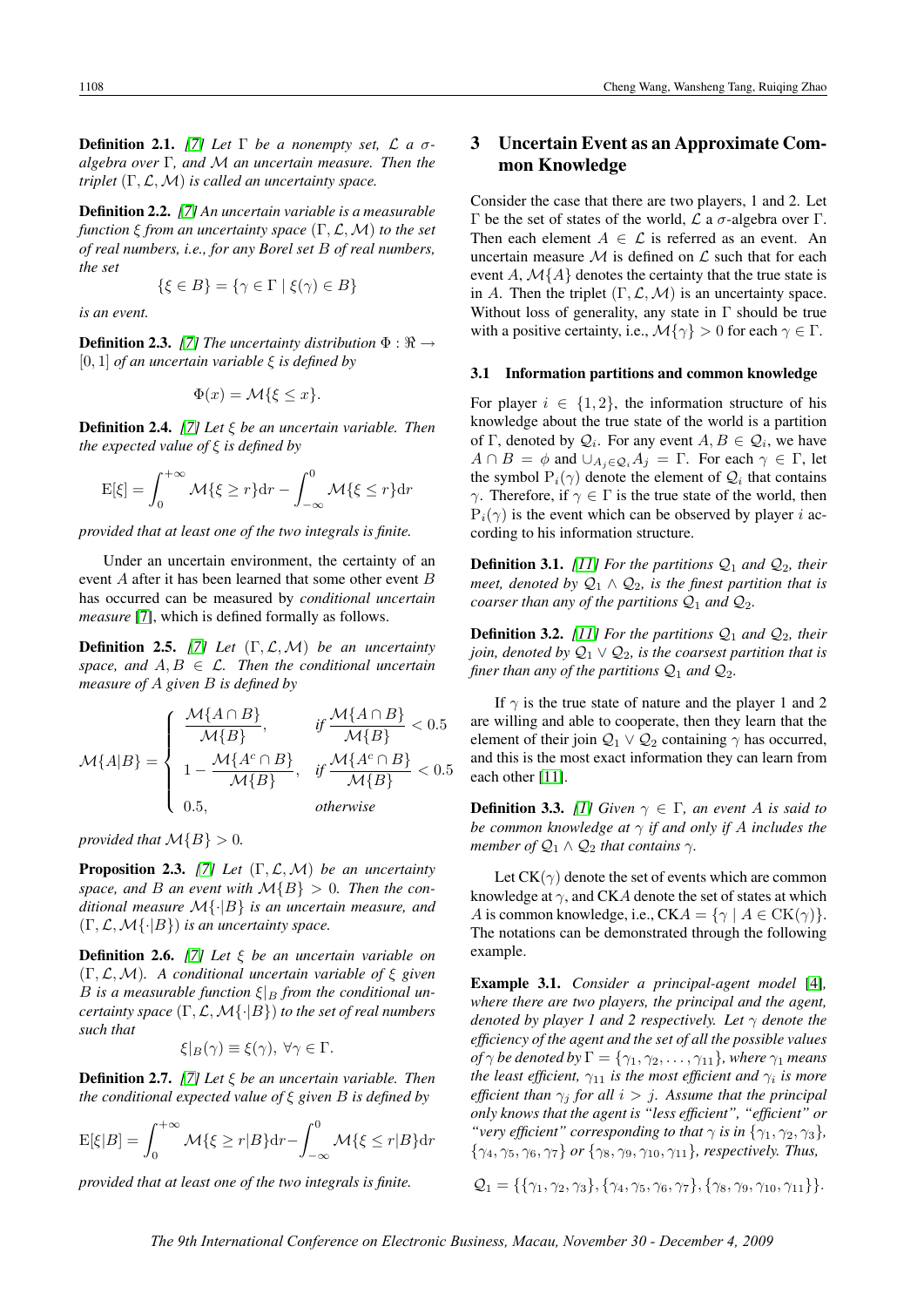<span id="page-4-0"></span>*The agent has more information about his/her own type than the principal, thus*  $Q_1$  *is coarser than*  $Q_2$ *. Without loss of generality, assume that*

$$
Q_2 = \{\{\gamma_1\}, \{\gamma_2, \gamma_3\}, \{\gamma_4, \gamma_5, \gamma_6\}, \{\gamma_7, \gamma_8\}, \{\gamma_9, \gamma_{10}, \gamma_{11}\}\}.
$$

*By Definition [3.1](#page-3-0) and [3.2,](#page-3-0)*  $Q_1 \wedge Q_2$  $\{\{\gamma_1,\gamma_2,\gamma_3\},\{\gamma_4,\gamma_5,\gamma_6,\gamma_7,\gamma_8,\gamma_9,\gamma_{10},\gamma_{11}\}\}\$ and

$$
Q_1 \vee Q_2 = \{\{\gamma_1\}, \{\gamma_2, \gamma_3\}, \{\gamma_4, \gamma_5, \gamma_6\}, \{\gamma_7\},\
$$

{γ8}, {γ9, γ10, γ11}}*. It follows from Definition [3.3](#page-3-0) and*  $\mathcal{Q}_1 \wedge \mathcal{Q}_2$  *that, for each state*  $\gamma$ *, the set of events which are common knowledge at* γ *can be expressed as*

$$
CK(\gamma) = \begin{cases} \{A \mid \{\gamma_1, \gamma_2, \gamma_3\} \subseteq A\}, \\ \quad \text{if } \gamma \in \{\gamma_1, \gamma_2, \gamma_3\} \\ \{A \mid \{\gamma_4, \gamma_5, \gamma_6, \gamma_7, \gamma_8, \gamma_9, \gamma_{10}, \gamma_{11}\} \subseteq A\}, \\ \quad \text{if } \gamma \in \{\gamma_4, \gamma_5, \gamma_6, \gamma_7, \gamma_8, \gamma_9, \gamma_{10}, \gamma_{11}\}. \end{cases}
$$

*Specifically,*  $\{\gamma_1, \gamma_2, \gamma_3\} \in \text{CK}(\gamma)$  *for*  $\gamma \in$  $\{\gamma_1, \gamma_2, \gamma_3\}$ *;* and  $\{\gamma_4, \gamma_5, \gamma_6, \gamma_7, \gamma_8, \gamma_9, \gamma_{10}, \gamma_{11}\}$   $\in$  $CK(\gamma)$  *for*  $\gamma \in \{\gamma_4, \gamma_5, \gamma_6, \gamma_7, \gamma_8, \gamma_9, \gamma_{10}, \gamma_{11}\}.$  *Therefore, "the agent is less efficient" is common knowledge at*  $\gamma \in \{\gamma_1, \gamma_2, \gamma_3\}$  *and "the agent is efficient or very efficient" is common knowledge at* γ ∈  ${\gamma_4, \gamma_5, \gamma_6, \gamma_7, \gamma_8, \gamma_9, \gamma_{10}, \gamma_{11}}.$ 

*Furthermore, for the uncertain events* B =  ${\gamma_4, \gamma_5, \gamma_6, \gamma_7}$  *and*  $C = {\gamma_8, \gamma_9, \gamma_{10}, \gamma_{11}}$ *,* CKB CKC = φ*, which means that "the agent is efficient" can not be common knowledge, neither is "the agent is very efficient". In the following subsections, we can view that* B *and* C *are approximate common knowledge based on uncertain measure.*

#### 3.2 Iteratively known with some certainty

Given a true sate  $\gamma$ , let  $P_i(\gamma) \in \mathcal{Q}_i$  be the event observed by player  $i$ . Then the conditional uncertain measure of  $A \in \mathcal{L}$  for player i at state  $\gamma$  is  $\mathcal{M}{A | P_i(\gamma)}$ , i.e., player  $i$  knows that the event  $A$  happens with certainty  $\mathcal{M}{A|P_i(\gamma)}$  given the true state  $\gamma$ .

**Definition 3.4.** *Say that player i*  $\alpha$ -knows *A at state*  $\gamma$ *if the conditional certain measure of* A *given*  $P_i(\gamma)$ *, is at* least  $\alpha$ . Writing  $\mathrm{K}^\alpha_i A$  for the set of states at which player *i*  $\alpha$ -knows A, then  $K_i^{\alpha} A \equiv {\gamma | \mathcal{M}{A | P_i(\gamma)} \ge \alpha}.$ 

**Proposition 3.1.** *For any*  $\alpha, \beta \in (0, 1]$ *,*  $i \in \{1, 2\}$  *and*  $A, B \in \mathcal{L}$ (1) if  $A \in \mathcal{Q}_1 \wedge \mathcal{Q}_2$ , then  $K_i^1 A = A$ ; *(2)* if  $\alpha \ge \beta > 0$ , then  $K_i^{\alpha} A \subseteq K_i^{\beta} A$ ; (3) if  $A \subseteq B$ , then  $K_i^{\alpha} A \subseteq K_i^{\alpha} B$ .

*Proof.* (1) Since  $K_i^1 A = \{ \gamma \mid \mathcal{M} \{ A | P_i(\gamma) \} \geq 1 \}$  $\{\gamma \mid \mathcal{M}\{A|P_i(\gamma)\}=1\}$ , then for all  $\gamma \in K_i^1A$ ,  $P_i(\gamma) \subseteq$ A and  $K_i^1 A \subseteq \bigcup_{\gamma \in K_i^1 A} P_i(\gamma) \subseteq E$ . For any  $\gamma \in A$ , since  $A \in \mathcal{Q}_1 \wedge \mathcal{Q}_2$ , then  $P_i(\gamma) \subseteq A$ , which implies  $\mathcal{M}{A|\mathcal{P}_i(\gamma)} = 1$  and  $\gamma \in \mathcal{K}_i^1 A$ . Thus,  $A \subseteq \mathcal{K}_i^1 A$ . So  $K_i^1 A = A.$ 

(2) If  $K_i^{\alpha}A = \phi$  then the result is obvious, else for any  $\gamma \in K_i^{\alpha}A$ ,  $\mathcal{M}{A | P_i(\gamma)} \ge \alpha$ . Since  $\alpha \ge \beta$ , thus  $\mathcal{M}{A | \mathbf{P}_i(\gamma)} \geq \beta$ , which means that  $\gamma \in \mathbf{K}_i^{\beta} A$ . So  $\mathbf{K}_i^{\alpha} A \subseteq \mathbf{K}_i^{\beta} A.$ 

(3) For any  $\gamma \in K_i^{\alpha}A$ ,  $\mathcal{M}{A \mid P_i(\gamma)} \geq \alpha$ . Since  $A \subseteq B$ , thus  $\mathcal{M}{B|P_i(\gamma)} \geq \mathcal{M}{A|P_i(\gamma)}$ , which means that  $\gamma \in K_i^{\alpha}B$ . So  $K_i^{\alpha}A \subseteq K_i^{\alpha}B$ .  $\Box$ 

Player 1 iteratively knows that event A happens with certainty  $\alpha$  if 1  $\alpha$ -knows it, 1  $\alpha$ -knows that 2  $\alpha$ -knows it, 1  $\alpha$ -knows that 2  $\alpha$ -knows that 1  $\alpha$ -knows it, and so on. Let

$$
K_j^{\alpha} K_i^{\alpha} A = \{ \gamma \mid \mathcal{M} \{ K_i^{\alpha} A | P_j(\gamma) \} \ge \alpha \}
$$
 (3)

denote the states where player j  $\alpha$ -knows that player i  $\alpha$ knows A. Writing  $\text{IK}_i^{\alpha}A$  for the set of states where player i iteratively knows that event A happens with certainty  $\alpha$ , then

$$
IK_1^{\alpha}A \equiv K_1^{\alpha}A \cap K_1^{\alpha}K_2^{\alpha}A \cap K_1^{\alpha}K_2^{\alpha}K_1^{\alpha}A \cap \cdots
$$
 (4)

$$
IK_2^{\alpha}A \equiv K_2^{\alpha}A \cap K_2^{\alpha}K_1^{\alpha}A \cap K_2^{\alpha}K_1^{\alpha}K_2^{\alpha}A \cap \cdots
$$
 (5)

Definition 3.5. *Event* A *is iteratively known with certainty* α *if both players iteratively know it with certainty* α*. Thus* A *is iteratively known with certainty* α *at state* γ  $if \gamma \in \nightharpoonup$   $\mathbf{K}^{\alpha}A \equiv \mathbf{IK}_{1}^{\alpha}A \cap \mathbf{IK}_{2}^{\alpha}A.$ 

**Proposition 3.2.** *For any*  $\alpha, \beta \in (0, 1]$  *and*  $A, B \in \mathcal{L}$ *,*  $IK^{\alpha}A$  *satisfies that* 

*(1)* if  $A \in \mathcal{Q}_1 \wedge \mathcal{Q}_2$ , then  $IK^1A = A$ ; *(2) if*  $\alpha \ge \beta > 0$ *, then* IK<sup> $\alpha$ </sup>*A*  $\subseteq$  IK<sup> $\beta$ </sup>*A; (3) if*  $A \subseteq B$ *, then*  $IK^{\alpha}A \subseteq IK^{\alpha}B$ *.* 

*Proof.* (1) Since  $A \in \mathcal{Q}_1 \wedge \mathcal{Q}_2$ , it follows from Proposition 3.1 that  $K_i^1 A = A$  for all  $i \in \{1,2\}$ . Thus, from the definition of  $IK^{\alpha}A$ , it can immediately draw that  $IK^1A = A$ .

(2) If  $\alpha \ge \beta$ , it follows from Proposition 3.1 that  $K_i^{\alpha} A \subseteq K_i^{\beta} A$  for all  $i \in \{1,2\}$ . We first show that  $IK_1^{\alpha}A \subseteq IK_1^{\beta}A$ . Obviously,  $K_1^{\alpha}K_2^{\alpha}A \subseteq$  $\mathrm{K}_1^{\alpha}\mathrm{K}_2^{\beta}A \cong \mathrm{K}_1^{\beta}\mathrm{K}_2^{\beta}$  ${}_{2}^{\beta}A$ . Similarly,  $K_{2}^{\alpha}K_{1}^{\alpha}A \subseteq$  $\mathrm{K}_{2}^{\beta}\mathrm{K}_{1}^{\beta}$  ${}^{\beta}_{1}A$ . Then  $K_1^{\alpha}K_2^{\alpha}K_1^{\alpha}A \subseteq K_1^{\alpha}K_2^{\beta}K_1^{\beta}A \subseteq$  $K_1^{\beta} K_2^{\beta} K_1^{\beta} A$ . Similarly,  $K_2^{\alpha} K_1^{\alpha} K_2^{\alpha} A \subseteq K_2^{\beta} K_1^{\beta} K_2^{\beta} A$ . Iteratively,  $K_1^{\alpha} \left[ K_2^{\alpha} K_1^{\alpha} \right]^n A \subseteq K_1^{\beta} \left[ K_2^{\beta} K_1^{\beta} \right]^n A$  and  ${\rm K}^\alpha_1 \left[{\rm K}^\alpha_2{\rm K}^\alpha_1\right]^n {\rm K}^\alpha_2 A \ \subseteq \ {\rm K}^\beta_1 \left[{\rm K}^\beta_2{\rm K}^\beta_1\right]^n {\rm K}^\beta_2 A, \ \text{for all} \ \ i \ =$  $\begin{bmatrix} - \\ 2 \end{bmatrix}$  $0, 1, 2, \ldots$  Thus,  $I\text{K}_1^{\alpha}A \subseteq I\text{K}_1^{\beta}A$ . Similarly,  $I\text{K}_2^{\alpha}A \subseteq$ IK<sup> $\beta$ </sup>A. Therefore, IK<sup> $\alpha$ </sup>A  $\subseteq$  IK<sup> $\beta$ </sup>A.

(3) If  $A \subseteq B$ , it follows from Proposition 3.1 that  $K_i^{\alpha}A \subseteq K_i^{\alpha}B$  for all  $i \in \{1,2\}$ . We first show that  $IK_1^{\alpha}A \subseteq K_1^{\alpha}B$ . It is obviously that  $K_1^{\alpha}K_2^{\alpha}A \subseteq$  $K_1^{\alpha} K_2^{\alpha} B$  and  $K_2^{\alpha} K_1^{\alpha} A \subseteq K_2^{\alpha} K_1^{\alpha} B$ . Then  $K_1^{\alpha} K_2^{\alpha} K_1^{\alpha} A \subseteq$  $K_1^{\alpha}K_2^{\alpha}K_1^{\alpha}B$  and  $K_2^{\alpha}K_1^{\alpha}K_2^{\alpha}A \subseteq K_2^{\alpha}K_1^{\alpha}K_2^{\alpha}B$ . Iteratively,  $K_1^{\alpha} \left[ K_2^{\alpha} K_1^{\alpha} \right]^{n} A^{\alpha} \subseteq K_1^{\alpha} \left[ K_2^{\alpha} K_1^{\alpha} \right]^{n} B$  and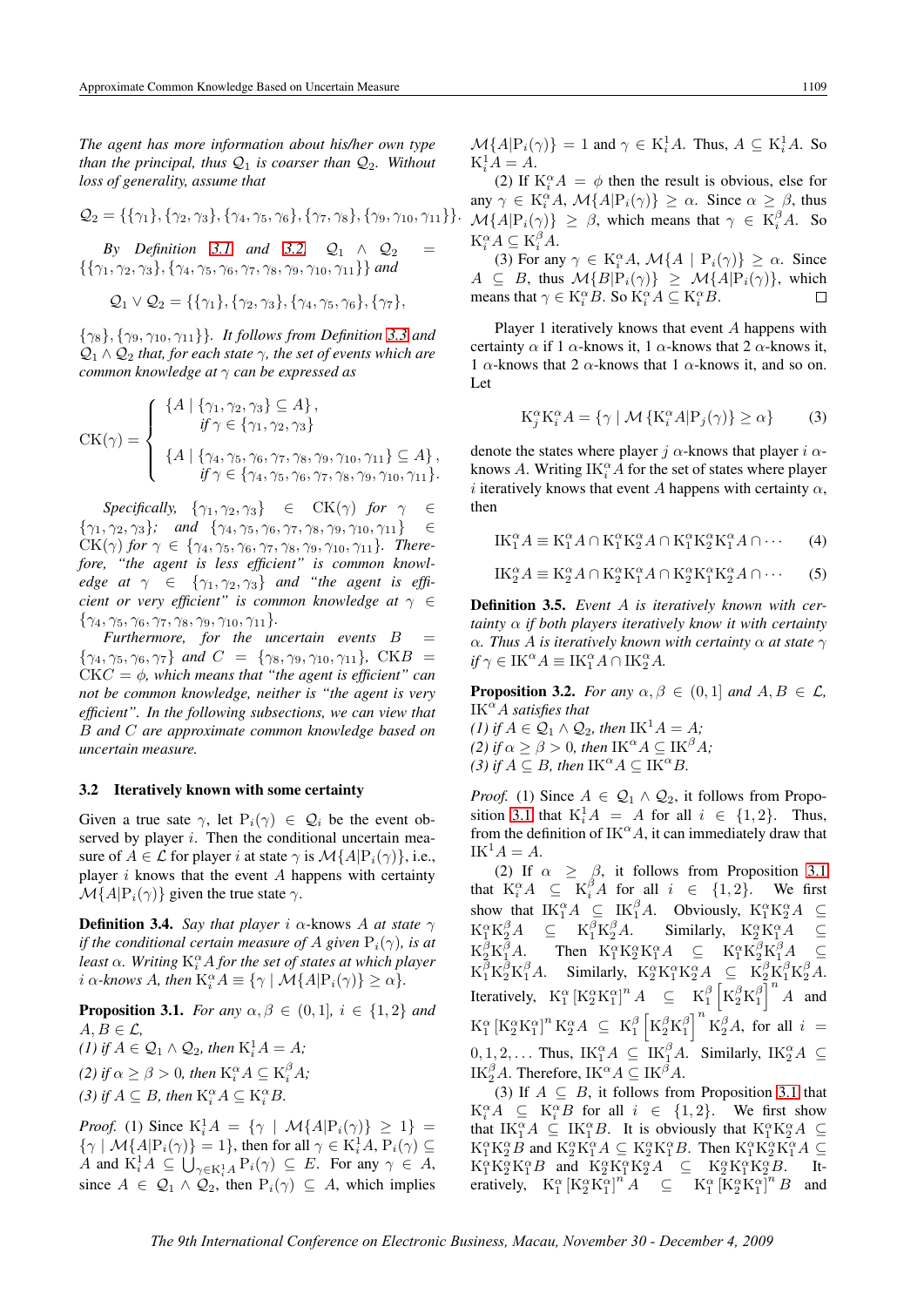<span id="page-5-0"></span> $K_1^{\alpha} \left[ K_2^{\alpha} K_1^{\alpha} \right]^n K_2^{\alpha} A \ \subseteq \ K_1^{\alpha} \left[ K_2^{\alpha} K_1^{\alpha} \right]^n K_2^{\alpha} B$ , for all  $n =$  $0, 1, 2, \ldots$  Thus,  $\text{IK}_1^{\alpha}A \subseteq \text{IK}_1^{\alpha}B$ . Similarly,  $\text{IK}_2^{\alpha}A \subseteq$ IK<sup> $\alpha$ </sup> $B$ . Finally, IK<sup> $\alpha$ </sup> $\overline{A} \subseteq$  IK $\alpha$  $\overline{B}$ .  $\Box$ 

Let IK<sup> $\alpha$ </sup>( $\gamma$ ) denote the set of events which are iteratively known with certainty  $\alpha$  at  $\gamma$ . Then IK<sup> $\alpha$ </sup>( $\gamma$ )  $\equiv$  ${A \mid \gamma \in \text{IK}^{\alpha}A}$ , which satisfies the following properties.

**Proposition 3.3.** *For any*  $\gamma \in \Gamma$  *and*  $\alpha, \beta \in (0, 1]$ *,* 

*(1) if*  $A \in \text{IK}^{\alpha}(\gamma)$  *and*  $A \subseteq B$ *, then*  $B \in \text{IK}^{\alpha}(\gamma)$ *;* 

*(2) if*  $\alpha \ge \beta > 0$ *, then*  $IK^{\alpha}(\gamma) \subseteq IK^{\beta}(\gamma)$ *.* 

*Proof.* (1) Since  $A \in \text{IK}^{\alpha}(\gamma)$  then  $\gamma \in \text{IK}^{\alpha}A$ . Since  $A \subseteq$ B, it follows from Proposition [3.2](#page-4-0) that  $IK^{\alpha}A \subseteq IK^{\alpha}B$ , which implies that  $\gamma \in \text{IK}^{\alpha}B$  and  $B \in \text{IK}^{\alpha}(\gamma)$ .

(2) For any  $C \in \text{IK}^{\alpha}(\gamma)$ ,  $\gamma \in \text{IK}^{\alpha}C$ . Since  $\alpha \geq$ β, it follows from Proposition [3.2](#page-4-0) that IK<sup> $\alpha$ </sup>C  $\subseteq$  IK<sup>β</sup>C. Thus,  $\gamma \in \mathrm{IK}^{\beta}C$  and  $C \in \mathrm{IK}^{\beta}(\gamma)$ . Finally,  $\mathrm{IK}^{\alpha}(\gamma) \subseteq$  $\text{IK}^{\beta}(\gamma).$  $\Box$ 

Example 3.2. *Consider the principal-agent model described in* Example [3.1](#page-3-0)*. Let*  $\lambda(\gamma)$  *be a nonnegative function depicted in* Table 1. It is easy to verify that  $\lambda(\gamma)$  sat-

Table 1: The value of the function  $\lambda(\gamma)$ 

|                              |            | $\gamma_2$ | $\gamma_3$ | $\gamma_4$ | $\gamma_5$    |               |  |
|------------------------------|------------|------------|------------|------------|---------------|---------------|--|
| $\overline{\lambda}(\gamma)$ | 0.1        | 0.2        | 0.3        | 0.4        | 0.5           |               |  |
|                              | $\gamma_6$ |            | $\gamma_8$ | $\gamma_9$ | $\gamma_{10}$ | $\gamma_{11}$ |  |
| $\overline{\lambda(\gamma)}$ | 0.5        | 0.5        | 0.4        | 0.3        | 0.2           | 0.1           |  |

*isfies Equation [\(1\)](#page-2-0). Let* L *be the power set of* Γ*. Then an uncertain measure* M *can be constructed according to Equation [\(2\)](#page-2-0) and the triplet*  $(\Gamma, \mathcal{L}, \mathcal{M})$  *is an uncertainty space. Consider the event*  $B = \{\gamma_4, \gamma_5, \gamma_6, \gamma_7\}$ *. For any*  $\alpha \in (0.5, 1]$ *, since* 

$$
\mathcal{M}\{B|\mathcal{P}_1(\gamma)\} = \begin{cases} 1, & \text{if } \gamma \in B \\ 0, & \text{otherwise} \end{cases}
$$

*and*

$$
\mathcal{M}\lbrace B|P_2(\gamma)\rbrace = \left\{ \begin{array}{ll} 1, & \text{if } \gamma \in \lbrace \gamma_4, \gamma_5, \gamma_6 \rbrace \\[1mm] 0.5, & \text{if } \gamma \in \lbrace \gamma_7, \gamma_8 \rbrace \\[1mm] 0, & \text{otherwise,} \end{array} \right.
$$

*then*  $K_1^{\alpha}B = \{ \gamma \mid \mathcal{M}\{B | P_1(\gamma)\} \ge \alpha \} = B$  *and*  $K_2^{\alpha}B =$  $\{\gamma \mid \mathcal{M}\{B|P_2(\gamma)\}\geq \alpha\} = \{\gamma_4, \gamma_5, \gamma_6\}.$  Since

$$
\mathcal{M}\left\{K_2^{\alpha}B|P_1(\gamma)\right\} = \mathcal{M}\left\{\{\gamma_4, \gamma_5, \gamma_6\}|P_1(\gamma)\right\}
$$

$$
= \begin{cases} 0.5, & \text{if } \gamma \in B \\ 0, & \text{otherwise,} \end{cases}
$$

*therefore,*  $K_1^{\alpha} K_2^{\alpha} B = \{ \gamma \mid \mathcal{M} \{ K_2^{\alpha} B | P_1(\gamma) \} \ge \alpha \} = \phi$ . *So* IK<sup> $\alpha$ </sup> $B = \phi$ *, which means that B can not be iteratively known at any state when*  $\alpha \in (0.5, 1]$ *.* 

*Consider the case*  $\alpha = 0.5$ *. Then*  $K_1^{\alpha}B = B$  *and*  $K_2^{\alpha}B = \{\gamma_4, \gamma_5, \gamma_6, \gamma_7, \gamma_8\}$ *. Since* 

$$
\mathcal{M} \left\{ \left\{ \gamma_4, \gamma_5, \gamma_6, \gamma_7, \gamma_8 \right\} \middle| \mathcal{P}_1(\gamma) \right\}
$$
  
= 
$$
\begin{cases} 1, & \text{if } \gamma \in B \\ 0.5, & \text{if } \gamma \in \left\{ \gamma_8, \gamma_9, \gamma_{10}, \gamma_{11} \right\} \\ 0, & \text{otherwise,} \end{cases}
$$

*then*  $K_1^{\alpha} K_2^{\alpha} B = {\gamma_4, \gamma_5, \gamma_6, \gamma_7, \gamma_8, \gamma_9, \gamma_{10}, \gamma_{11}}$  *and*  $K_2^{\alpha}K_1^{\alpha}B = K_2^{\alpha}B = \{\gamma_4, \gamma_5, \gamma_6, \gamma_7, \gamma_8\}$ *. Since* 

$$
\mathcal{M}\left\{K_1^{\alpha}K_2^{\alpha}B|P_2(\gamma)\right\}
$$
  
= 
$$
\begin{cases} 1, & \text{if } \gamma \in \{\gamma_4, \gamma_5, \gamma_6, \gamma_7, \gamma_8, \gamma_9, \gamma_{10}, \gamma_{11}\} \\ 0, & \text{otherwise,} \end{cases}
$$

*then*  $K_2^{\alpha} K_1^{\alpha} K_2^{\alpha} B = \{\gamma_4, \gamma_5, \gamma_6, \gamma_7, \gamma_8, \gamma_9, \gamma_{10}, \gamma_{11}\}\$ and

$$
\mathbf{K}^{\alpha}_1 \mathbf{K}^{\alpha}_2 \mathbf{K}^{\alpha}_1 B = \mathbf{K}^{\alpha}_1 \mathbf{K}^{\alpha}_2 B = \{ \gamma_4, \gamma_5, \gamma_6, \gamma_7, \gamma_8, \gamma_9, \gamma_{10}, \gamma_{11} \}.
$$

*Iteratively, we have*  $\int_1^{\alpha} \left[K_2^{\alpha} K_1^{\alpha}\right]^n B =$  $K_1^{\alpha} \left[ K_2^{\alpha} K_1^{\alpha} \right]^n K_2^{\alpha} B = K_2^{\alpha}$  $\frac{\alpha}{2} \left[ \tilde{K}_1^{\alpha} \tilde{K}_2^{\alpha} \right]^n B =$  $K_2^{\alpha}$   $[K_1^{\alpha} K_2^{\alpha}]^n$   $K_1^{\alpha} B$  for all  $n \geq 1$ . Thus  $IK^{\alpha} B = B$ , *meaning that* B *is iteratively known with certainty* 0.5 *at states*  $\gamma_4$ ,  $\gamma_5$ ,  $\gamma_6$  *and*  $\gamma_7$ *.* 

*Consider*  $C = \{\gamma_8, \gamma_9, \gamma_{10}, \gamma_{11}\}$ *. Similarly,* IK<sup> $\alpha$ </sup>C =  $\phi$  *for all*  $\alpha \in (0.5, 1]$  *and* IK<sup> $\alpha$ </sup>C = C *when*  $\alpha$  = 0.5*.* 

### 3.3 Mutually known with some certainty

An event A is mutually known with certainty  $\alpha$  if both players  $\alpha$ -know it, both  $\alpha$ -know that both  $\alpha$ -know it, and so on. Formally, define a "both  $\alpha$ -know" operator as follows:  $K_*^{\alpha}A \equiv K_1^{\alpha}A \cap K_2^{\alpha}A$  and  $K_*^{\alpha}K_*^{\alpha}A \equiv K_1^{\alpha}K_*^{\alpha}A \cap$  $K_2^{\alpha}K_{*}^{\alpha}A$ .

Definition 3.6. *Event* A *is mutually known with certainty*  $\alpha$  *at*  $\gamma$  *if* 

$$
\gamma \in \mathcal{M}\mathcal{K}^{\alpha}A \equiv \cap_{n\geq 1} [\mathcal{K}^{\alpha}_{*}]^{n} A
$$
  

$$
\equiv \mathcal{K}^{\alpha}_{*}A \cap \mathcal{K}^{\alpha}_{*}\mathcal{K}^{\alpha}_{*}A \cap \mathcal{K}^{\alpha}_{*}\mathcal{K}^{\alpha}_{*}\mathcal{K}^{\alpha}_{*}A \cap \cdots
$$
 (6)

**Proposition 3.4.** *For any*  $\alpha, \beta \in (0, 1]$  *and*  $A, B \in \mathcal{L}$ *, (1)* if  $A \in \mathcal{Q}_1 \wedge \mathcal{Q}_2$ , then  $MK^1A = A$ ; *(2) if*  $\alpha \ge \beta > 0$ *, then*  $MK^{\alpha}A \subseteq MK^{\beta}A$ *; (3) if*  $A \subseteq B$ *, then*  $MK^{\alpha}A \subseteq MK^{\alpha}B$ *.* 

*Proof.* (1) Since  $A \in \mathcal{Q}_1 \wedge \mathcal{Q}_2$ , it follows from Propo-sition [3.1](#page-4-0) that  $K_i^1 A = A$  for all  $i \in \{1,2\}$ . Thus,  $K_{*}^{\alpha}A = A$  and  $\left[K_{*}^{\alpha}\right]^{n}A = A$  for  $n = 1, 2, \dots$  Therefore,  $MK<sup>1</sup>A = A.$ 

(2) If  $\alpha > \beta$ , it follows from Proposition [3.1](#page-4-0) that for any  $A \subseteq B$  and  $i \in \{1,2\}$ ,  $K_i^{\alpha} A \subseteq K_i^{\beta} B$  and  $K_i^{\alpha} A \subseteq$  $K_i^{\alpha}B$ , thus  $K_{*}^{\alpha}A \subseteq K_{*}^{\beta}A$ . Furthermore,  $K_{*}^{\alpha}K_{*}^{\alpha}A \subseteq$  $\text{K}^\beta_* \text{K}^\alpha_* A \ \subseteq \ \text{K}^\beta_* \text{K}^\beta_* A$ , i.e.,  $\left[\text{K}^\alpha_*\right]^2 A \ \subseteq \ \left|\text{K}^\beta_* \right.$ ∗<br>12 A. Repeat this process, we have  $\left[K_{*}^{\alpha}\right]^{n} A \subseteq \left[K_{*}^{\beta}\right]^{n} A$  for all  $\begin{bmatrix} 1 & 1 \\ 0 & 1 \end{bmatrix}$  $n = 1, 2, \ldots$ , thus  $MK^{\alpha}E \subseteq MK^{\beta}A$ .

*The 9th International Conference on Electronic Business, Macau, November 30 - December 4, 2009*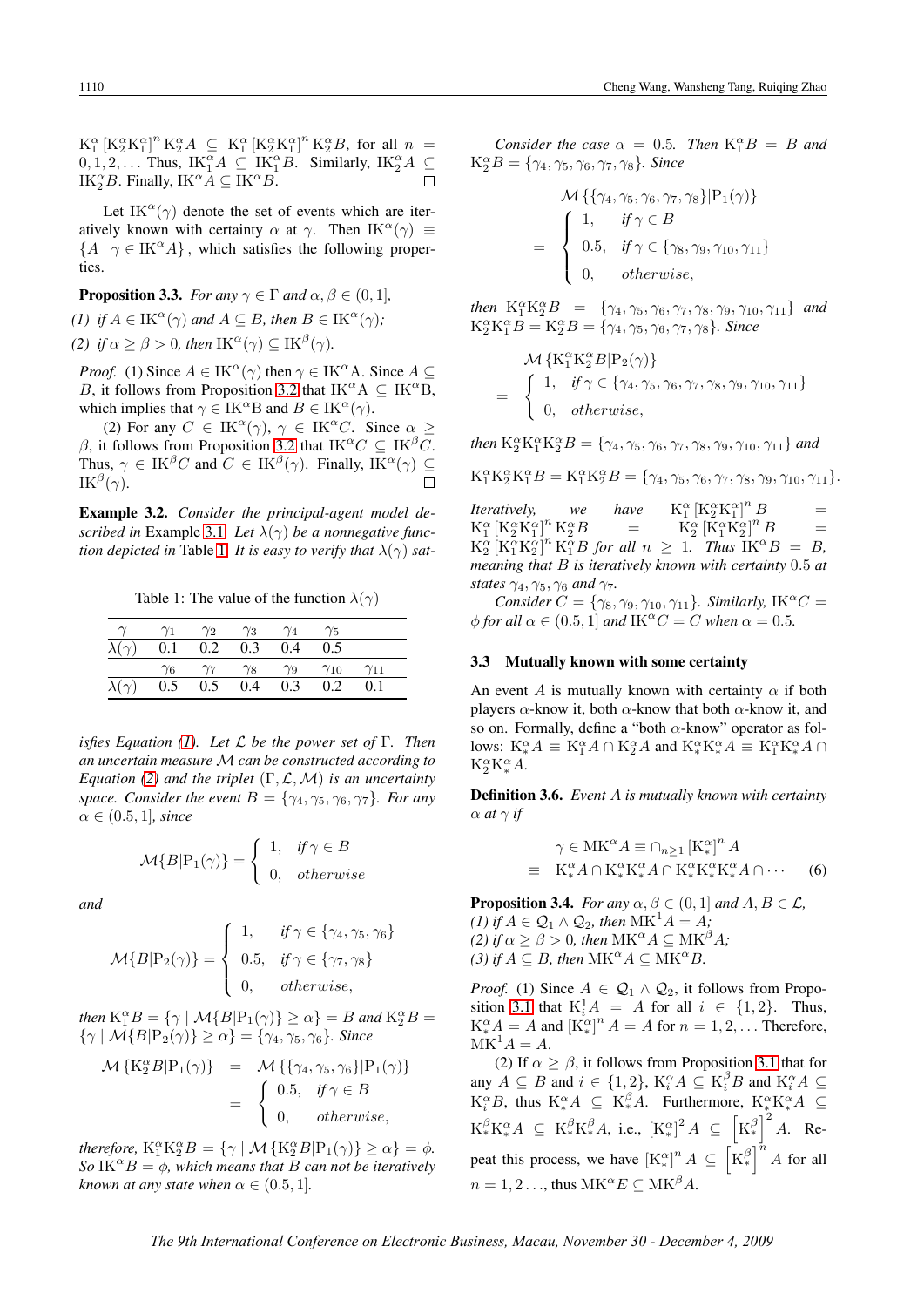<span id="page-6-0"></span>(3) If  $A \subseteq B$ , it follows from Proposition [3.1](#page-4-0) that  $K_i^{\alpha} A \subseteq K_i^{\alpha} B$  for all  $i \in \{1,2\}$  and  $\alpha \in (0,1]$ . Then  $K^{\alpha}_{*}A \subseteq K^{\alpha}_{*}B$  and  $[K^{\alpha}_{*}]^{n}A \subseteq [K^{\alpha}_{*}]^{n}B$  for any  $n =$ 1, 2, ..., thus,  $CK^{\alpha}A \subset CK^{\alpha}B$ .  $\Box$ 

Let  $MK^{\alpha}(\gamma)$  be the set of events which are mutually known with certainty  $\alpha$  at  $\gamma$ . Then  $MK^{\alpha}(\gamma)$  =  ${A \mid \gamma \in \text{MK}^{\alpha}A}.$ 

**Proposition 3.5.** *For any*  $\gamma \in \Gamma$  *and*  $\alpha \in (0, 1]$ *,* 

*(1) if*  $A \in \text{MK}^{\alpha}(\gamma)$  *and*  $A \subseteq B$ *, then*  $B \in \text{MK}^{\alpha}(\gamma)$ *;* 

*(2) if*  $\alpha \ge \beta > 0$  *then*  $MK^{\alpha}(\gamma) \subseteq MK^{\beta}(\gamma)$ *.* 

*Proof.* Since  $A \in \text{MK}^{\alpha}(\gamma)$  then  $\gamma \in \text{MK}^{\alpha}A$ . Since  $A \subseteq$ B, it follows from Proposition [3.4](#page-5-0) that  $MK^{\alpha}A \subseteq MK^{\alpha}B$ , which implies that  $\gamma \in \text{MK}^{\alpha}B$  and  $B \in \text{MK}^{\alpha}(\gamma)$ .

(2) For any  $C \in \text{MK}^{\alpha}(\gamma)$ , we have  $\gamma \in \text{MK}^{\alpha}C$ . Since  $\alpha \geq \beta$ , it follows from Proposition [3.4](#page-5-0) that MK<sup> $\alpha$ </sup>C  $\subseteq$  $MK^{\beta}C$ . Thus,  $\gamma \in MK^{\beta}C$  and  $C \in MK^{\beta}(\gamma)$ . Finally,  $MK^{\alpha}(\gamma) \subseteq MK^{\beta}(\gamma).$ 

**Proposition 3.6.** *For all events*  $A \in \mathcal{L}$  *and*  $\alpha \in (0, 1]$ *, we*  $have~\mathrm{MK}^\alpha A\subseteq \mathrm{IK}^\alpha A.$ 

*Proof.* Since for any  $A \in \mathcal{L}$ ,  $\alpha \in (0,1]$  and  $i \in \{1,2\}$ , we have  $K^{\alpha}_{*}A = K^{\alpha}_{1}A \cap K^{\alpha}_{2}A \subseteq K^{\alpha}_{i}A$ . Thus,  $K^{\alpha}_{*}K^{\alpha}_{*}A =$  $K_1^{\alpha}K_{*}^{\alpha}A \cap K_2^{\alpha}K_{*}^{\alpha}A \subseteq K_1^{\alpha}K_2^{\alpha}A \cap K_2^{\alpha}K_1^{\alpha}A$ . By induction, we have

$$
\left[\mathrm{K}_*^\alpha\right]^{2n-1} A \subseteq \mathrm{K}_2^\alpha \left[\mathrm{K}_1^\alpha \mathrm{K}_2^\alpha\right]^{n-1} A \cap \mathrm{K}_1^\alpha \left[\mathrm{K}_2^\alpha \mathrm{K}_1^\alpha\right]^{n-1} A
$$

and

$$
[\mathbf{K}_*^{\alpha}]^{2n} A \subseteq [\mathbf{K}_1^{\alpha} \mathbf{K}_2^{\alpha}]^n A \cap [\mathbf{K}_2^{\alpha} \mathbf{K}_1^{\alpha}]^n A
$$

for all  $n > 1$ . Thus

$$
\mathbf{M}\mathbf{K}^{\alpha}A \equiv \cap_{n\geq 1} [\mathbf{K}_*^{\alpha}]^n A \subseteq \mathbf{IK}_1^{\alpha}A \cap \mathbf{IK}_2^{\alpha}A \equiv \mathbf{IK}^{\alpha}A.
$$

The proposition is proved.

$$
\mathbf{1}_{\mathbf{1}}\mathbf{1}_{\mathbf{2}}
$$

Example 3.3. *Consider the principal-agent model as described in Example* [3.1](#page-3-0) *and* [3.2,](#page-5-0) *and the events*  $B =$  $\{\gamma_4, \gamma_5, \gamma_6, \gamma_7\}$  and  $C = \{\gamma_8, \gamma_9, \gamma_{10}, \gamma_{11}\}$ . When  $\alpha \in$  $(0.5, 1]$ *,*  $K_1^{\alpha}B = {\gamma | \mathcal{M}{A' | P_1(\gamma)} \ge \alpha} = B$  and  $K_2^{\alpha}B = {\gamma | \mathcal{M}{A' | P_2(\gamma)} \ge \alpha} = {\gamma_4, \gamma_5, \gamma_6}.$  Thus  $K_*^{\alpha}B = K_1^{\alpha}B \cap K_2^{\alpha}B = \{\gamma_4, \gamma_5, \gamma_6\} = K_2^{\alpha}B$ . Since  $K_1^{\alpha} K_2^{\alpha} B = \phi$ , so  $K_1^{\alpha} K_*^{\alpha} B = \phi$ . Thus  $K_*^{\alpha} K_*^{\alpha} B = \phi$ *and*  $MK^{\alpha}B = \phi$ *, which means that B can't be mutually known at any state when*  $\alpha \in (0.5, 1]$ *.* 

*Consider the case*  $\alpha = 0.5$ *. Then*  $K_1^{\alpha}B = B$  *and*  $K_2^{\alpha}B = {\gamma_4, \gamma_5, \gamma_6, \gamma_7, \gamma_8}$ *. Thus*  $K_*^{\alpha}B = B$ *. So*  $[\overline{K}_{*}^{\alpha}]^{n} B = B$  *for any*  $n \geq 1$ *, and*  $MK^{\alpha}B = B$ *, which means that* B *is mutually known with certainty* 0.5 *at states*  $\gamma_4$ ,  $\gamma_5$ ,  $\gamma_6$  *and*  $\gamma_7$ *.* 

*Similarly,*  $MK^{\alpha}C = \phi$  *for all*  $\alpha \in (0.5, 1]$  *and*  $MK^{\alpha}C = C$  when  $\alpha = 0.5$ .

### 4 An Application in Principal-Agent Model

In this section, an application is given to show that how the approximate common knowledge in an uncertain sense can be applied to improve the behavior of an economic model while requiring lower certainty.

The basic principal-agent model developed by Laffont [\[4\]](#page-8-0) is investigated. Consider a consumer or a firm (the principal) who wants to delegate a task of producing q unit goods to an agent. The production cost of the agent is divided into two parts, fixed cost  $F$  and marginal cost  $\gamma$ . Assume that  $\gamma$  belongs to the set  $\Gamma = {\gamma_1, \gamma_2, \dots, \gamma_{11}}$ and  $(\Gamma, \mathcal{L}, \mathcal{M})$  is the uncertainty space described in Exam-ple [3.2.](#page-5-0) The information partition  $Q_1$  and  $Q_2$  are given as in Example [3.1.](#page-3-0) The economic variables of the problem are the quantity produced  $q$  and the transfer  $t$  to the agent. Let A be the set of feasible allocations. Formally,  $A =$  $\{(q, t): \Gamma \to \mathbb{R}_+ \times \mathbb{R}\},$  where  $\mathbb{R}_+ = \{x \in \mathbb{R} \mid x > 0\}.$ Since  $\Gamma$  has finite elements, then  $\mathcal A$  can be rewritten as

$$
\mathcal{A} = \{ (q_1, t_1), (q_2, t_2), \dots, (q_{11}, t_{11}) \mid q_i \in \mathcal{R}_+, t_i \in \mathcal{R}, i = 1, 2, \dots, 11 \}.
$$

Since the agent chooses the production level according to what s/he observes about the marginal cost, therefore,  $q$ and t are  $Q_2$ -measurable functions. Furthermore, it follows from

$$
Q_2 = \{\{\gamma_1\}, \{\gamma_2, \gamma_3\}, \{\gamma_4, \gamma_5, \gamma_6\}, \{\gamma_7, \gamma_8\},\
$$

$$
\{\gamma_9, \gamma_{10}, \gamma_{11}\}\}
$$

that  $q_2 = q_3$ ,  $q_4 = q_5 = q_6$ ,  $q_7 = q_8$  and  $q_9 = q_{10} = q_{11}$ . Similarly,  $t_2 = t_3$ ,  $t_4 = t_5 = t_6$ ,  $t_7 = t_8$  and  $t_9 = t_{10}$  $t_{11}$ .

For each  $(q_i, t_i)$ , the utility of the agent under state  $\gamma$  is denoted by  $U(q_i, t_i, \gamma)$ . Thus  $U(q_i, t_i, \gamma)$  is an uncertain variable defined on  $(\Gamma, \mathcal{L}, \mathcal{M})$ . Let  $A_1 = \{\gamma_1\},\$  $A_2 = \{\gamma_2, \gamma_3\}, A_4 = \{\gamma_4, \gamma_5, \gamma_6\}, A_7 = \{\gamma_7, \gamma_8\}$  and  $A_9 = \{\gamma_9, \gamma_{10}, \gamma_{11}\}\$  denote the events those can be observed by the agent. On learning the event  $A_i$  and choosing the item  $(q, t)$ , the agent can calculate the conditional expected value by following Definition [2.7](#page-3-0) as

$$
U(q, t | A_i) = \mathbb{E}[U(q, t, \gamma)|\gamma \in A_i].
$$

In this application, the effectiveness of the approximate common knowledge applied to the principal-agent problem can be checked by considering the incentive compatibility constraints. In order to make a comparation, we first explore the case when common knowledge is required. When the true state is contained in  $\{\gamma_1, \gamma_2, \gamma_3\}$ , then  $\{\gamma_1, \gamma_2, \gamma_3\}$  is a common knowledge according to Example [3.1.](#page-3-0) The contract for the agent to choose can be restricted to

$$
\mathcal{A}|_{\{\gamma_1,\gamma_2,\gamma_3\}}= \{ (q_1,t_1), (q_2,t_2) \mid q_i \in \Re_+, t_i \in \Re, i = 1,2 \} (7)
$$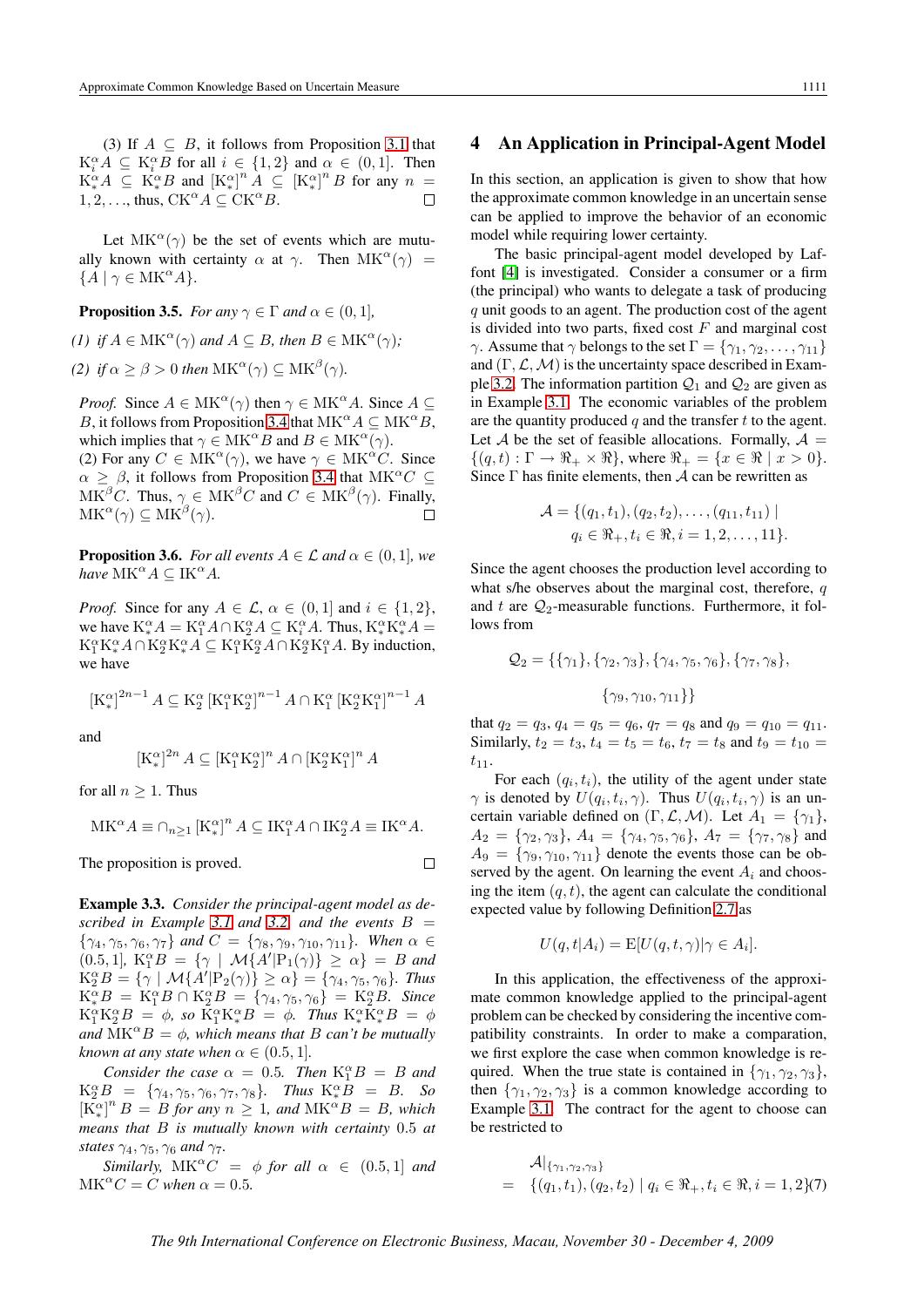satisfying the following incentive compatibility constraints

$$
U(q_1, t_1|A_1) \ge U(q_2, t_2|A_1), \tag{8}
$$

$$
U(q_2, t_2|A_2) \ge U(q_1, t_1|A_2). \tag{9}
$$

Similarly, when the true state belongs to  $\{\gamma_4, \gamma_5, \ldots, \gamma_{11}\}\$ , the contract can be designed restricting to

$$
\mathcal{A}|_{\{\gamma_4,\gamma_5,\ldots,\gamma_{11}\}} = \{ (q_4, t_4), (q_7, t_7), (q_9, t_9) \mid q_i \in \mathbb{R}_+, t_i \in \mathbb{R}, i = 4, 7, 9 \}
$$
 (10)

satisfying the following incentive compatibility constraints

$$
U(q_4, t_4|A_4) \ge U(q_i, t_i|A_4), \quad \forall i \in \{7, 9\}, \tag{11}
$$

$$
U(q_7, t_7|A_7) \ge U(q_j, t_j|A_7), \quad \forall j \in \{4, 9\}, \tag{12}
$$

$$
U(q_9, t_9|A_9) \ge U(q_k, t_k|A_9), \quad \forall k \in \{4, 7\}.
$$
 (13)

Let  $\mathcal{A}_{CK}(\gamma)$  denote the set of all feasible contracts satisfying incentive compatibility constraints at  $\gamma$ . Then

$$
\mathcal{A}_{CK}(\gamma) = \begin{cases}\n\{(q_1, t_1), (q_2, t_2) \mid \\
\text{satisfying } (7), (8) \text{ and } (9)\}, \\
\text{if } \gamma \in \{\gamma_1, \gamma_2, \gamma_3\} \\
\{(q_4, t_4), (q_7, t_7), (q_9, t_9) \mid \\
\text{satisfying } (10), (11), (12), (13)\}, \\
\text{if } \gamma \in \{\gamma_4, \gamma_5, \dots, \gamma_{11}\}.\n\end{cases}
$$

Now, consider the revised model with approximate common knowledge. According to Example [3.2](#page-5-0) and [3.3,](#page-6-0) the events  $\{\gamma_4, \gamma_5, \gamma_6, \gamma_7\}$  and  $\{\gamma_8, \gamma_9, \gamma_{10}, \gamma_{11}\}$  are approximate common knowledge with certainty 0.5 (iteratively known with certainty 0.5 as well as mutually known with certainty 0.5). When the true state belongs to  $\{\gamma_4, \gamma_5, \gamma_6, \gamma_7\}$ , the event  $\{\gamma_4, \gamma_5, \gamma_6, \gamma_7\}$  can be observed by the principal. Then s/he can design the contract restricting to the form

$$
\mathcal{A}|_{\{\gamma_4,\gamma_5,\gamma_6,\gamma_7\}} = \{(q_4, t_4), (q_7, t_7)) | q_i \in \Re_+, t_i \in \Re, i = 4,7\}
$$

If the principal provides the contract  $\mathcal{A}|_{\{\gamma_4,\gamma_5,\gamma_6,\gamma_7\}}$ , then the agent can conclude that the true state is contained in  $\{\gamma_4, \gamma_5, \gamma_6, \gamma_7\}$ . On observing the event  $\{\gamma_7, \gamma_8\}$ , the agent can learn the true state  $\gamma$ <sup>7</sup>. Otherwise, s/he can deduce that the true is contained in  $A<sub>4</sub>$ . Thus the contract should satisfy the following incentive compatibility constraints

$$
U(q_4, t_4|A_4) \ge U(q_7, t_7|A_4), \tag{15}
$$

$$
U(q_7, t_7|\gamma_7) \ge U(q_4, t_4|\gamma_7). \tag{16}
$$

Similarly, when the true state belongs to  $\{\gamma_8, \gamma_9, \gamma_{10}, \gamma_{11}\}$ , the contract can be designed restricting to

$$
\mathcal{A}|_{\{\gamma_8,\gamma_9,\gamma_{10},\gamma_{11}\}} = \{(q_7,t_7),(q_9,t_9) \mid (17)
$$

$$
q_i \in \mathfrak{R}_+, t_i \in \mathfrak{R}, i = 7, 9\},\tag{18}
$$

with the following incentive compatibility constraints

$$
U(q_8, t_8|\gamma_8) \ge U(q_9, t_9|\gamma_8),\tag{19}
$$

$$
U(q_9, t_9|A_9) \ge U(q_8, t_8|A_9). \tag{20}
$$

The timing of the contracting game can be depicted as follows:

- (1) the principal and the agent learn the true state according to what they observe;
- (2) the principal offers a contract with restriction according to what s/he learns;
- (3) the agent accepts or refuses the contract;
- (4) the contract is executed.

Let  $\mathcal{A}_{M_{I}K}(\gamma)$  denote the set of feasible contracts satisfying incentive compatibility constraints at  $\gamma$ . Then

$$
{\cal A}_{M\_IK}(\gamma) =
$$

$$
\begin{cases}\n\{(q_1, t_1), (q_2, t_2) \mid \text{ satisfying (7), (8) and (9)}\}, \\
\text{if } \gamma \in \{\gamma_1, \gamma_2, \gamma_3\} \\
\{(q_4, t_4), (q_7, t_7) \mid \text{ satisfying (14), (15) and (16)}\}, \\
\text{if } \gamma \in \{\gamma_4, \gamma_5, \gamma_6, \gamma_7\} \\
\{(q_8, t_8), (q_9, t_9) \mid \text{ satisfying (17), (19) and (20)}\}, \\
\text{if } \gamma \in \{\gamma_8, \gamma_9, \gamma_{10}, \gamma_{11}\}.\n\end{cases}
$$

It is obviously that  $A_{CK}(\gamma) = A_{M_{I}IK}(\gamma)$  for each  $\gamma \in \{\gamma_1, \gamma_2, \gamma_3\}$ . When  $\gamma \in \{\gamma_4, \gamma_5, \gamma_6, \gamma_7\}$ , there are 6 incentive compatibility constraints in  $\mathcal{A}_{CK}(\gamma)$ , i.e., (11), (12) and (13), while 2 incentive compatibility constraints, (15) and (16), in  $\mathcal{A}_{M\perp K}(\gamma)$ , and (15) is contained in (11). Intuitively,  $A_{M\_IK}(\gamma)$  is much larger than  $A_{CK}(\gamma)$ . Especially, when  $\gamma_7$  approaches to  $\gamma_8$ ,  $U(q_i, t_i | \gamma_7) = U(q_i, t_i | \gamma_8) = U(q_i, t_i | A_7)$  for each  $i =$ 7, 8, then  $\mathcal{A}_{CK}(\gamma) \subset \mathcal{A}_{M-IK}(\gamma)$ .

When  $\gamma \in \{\gamma_8, \gamma_9, \gamma_{10}, \gamma_{11}\}$ , we have a similar result. Thus the principal can design a more effective contract while applying approximate common knowledge with lower certainty.

## 5 Conclusion

This paper analyzes that how an uncertain event, which is not common knowledge, can be analyzed as an approximate common knowledge with some certainty. Iteratively known and mutually known with some certainty are two different concepts for approximate common knowledge. Their properties and relations are also investigated in this paper. Since the probability measure and the credibility measure are special kinds of uncertain measure, thus, our work can be considered as an extension to the existing literatures about approximate common knowledge.